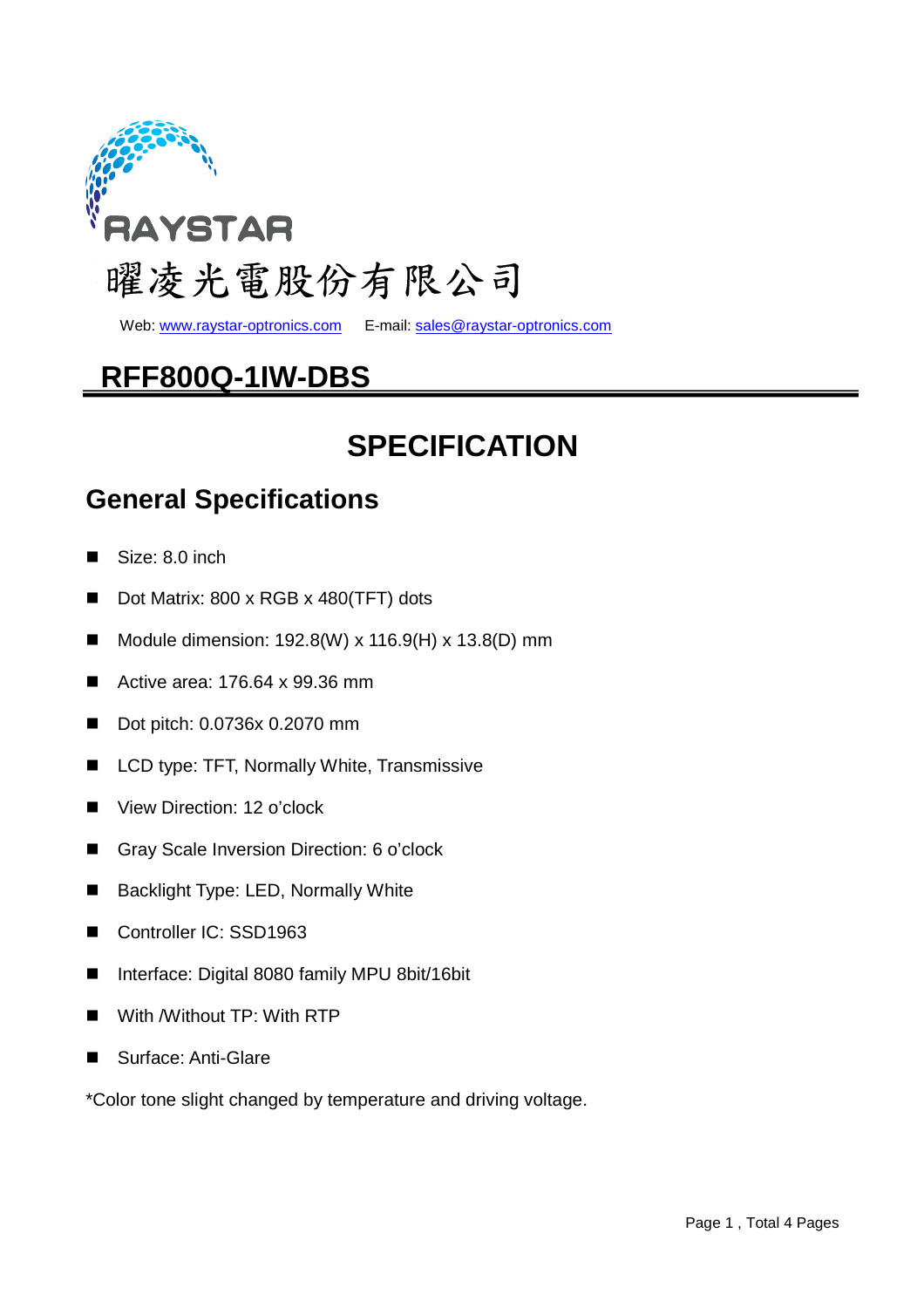

| <b>Interface</b>                        |                        |                                                   |  |  |  |  |  |
|-----------------------------------------|------------------------|---------------------------------------------------|--|--|--|--|--|
| <b>LCM PIN Definition (CON3)</b>        |                        |                                                   |  |  |  |  |  |
| Pin<br><b>Function</b><br><b>Symbol</b> |                        |                                                   |  |  |  |  |  |
|                                         |                        | System ground pin of the IC.                      |  |  |  |  |  |
| 1                                       | <b>GND</b>             | Connect to system ground.                         |  |  |  |  |  |
| $\overline{2}$                          | <b>VDD</b>             | Power Supply: +3.3V                               |  |  |  |  |  |
| $\overline{3}$                          | <b>BLE</b>             | Backlight control signal , H: On \ L: Off         |  |  |  |  |  |
| $\overline{\mathbf{4}}$                 | D/C                    | Data/Command select                               |  |  |  |  |  |
| 5                                       | <b>WR</b>              | Write strobe signal                               |  |  |  |  |  |
| 6                                       | <b>RD</b>              | Read strobe signal                                |  |  |  |  |  |
| $\overline{7}$                          | DB <sub>0</sub>        | Data bus                                          |  |  |  |  |  |
| 8                                       | DB1                    | Data bus                                          |  |  |  |  |  |
| 9                                       | DB <sub>2</sub>        | Data bus                                          |  |  |  |  |  |
| 10                                      | DB <sub>3</sub>        | Data bus                                          |  |  |  |  |  |
| 11                                      | DB4                    | Data bus                                          |  |  |  |  |  |
| 12                                      | DB <sub>5</sub>        | Data bus                                          |  |  |  |  |  |
| 13                                      | DB <sub>6</sub>        | Data bus                                          |  |  |  |  |  |
| 14                                      | DB7                    | Data bus                                          |  |  |  |  |  |
| 15                                      | DB <sub>8</sub>        | Data bus (When select 8bits Mode, this pin is NC) |  |  |  |  |  |
| 16                                      | DB <sub>9</sub>        | Data bus (When select 8bits Mode, this pin is NC) |  |  |  |  |  |
| 17                                      | <b>DB10</b>            | Data bus (When select 8bits Mode, this pin is NC) |  |  |  |  |  |
| 18                                      | <b>DB11</b>            | Data bus (When select 8bits Mode, this pin is NC) |  |  |  |  |  |
| 19                                      | <b>DB12</b>            | Data bus (When select 8bits Mode, this pin is NC) |  |  |  |  |  |
| 20                                      | <b>DB13</b>            | Data bus (When select 8bits Mode, this pin is NC) |  |  |  |  |  |
| 21                                      | <b>DB14</b>            | Data bus (When select 8bits Mode, this pin is NC) |  |  |  |  |  |
| 22                                      | <b>DB15</b>            | Data bus (When select 8bits Mode, this pin is NC) |  |  |  |  |  |
| 23                                      | <b>NC</b>              | No connect                                        |  |  |  |  |  |
| 24                                      | <b>NC</b>              | No connect                                        |  |  |  |  |  |
| 25                                      | $\overline{\text{CS}}$ | Chip select                                       |  |  |  |  |  |
| 26                                      | <b>RESET</b>           | Hardware reset                                    |  |  |  |  |  |
| 27                                      | L/R                    | Left / right selection; Default L/R=H             |  |  |  |  |  |
| 28                                      | U/D                    | Up/down selection; ; Default U/D=L                |  |  |  |  |  |
| 29                                      | <b>XL</b>              | Left electrode                                    |  |  |  |  |  |
| 30                                      | YU                     | Top electrode                                     |  |  |  |  |  |
| 31                                      | XR                     | Right electrode                                   |  |  |  |  |  |
| 32                                      | YD                     | Bottom electrode                                  |  |  |  |  |  |
| 33                                      | VLED-                  | Power for LED Driver IC(GND)                      |  |  |  |  |  |
| 34                                      | VLED-                  | Power for LED Driver IC(GND)                      |  |  |  |  |  |
| 35                                      | VLED+                  | Power for LED Driver IC(+5V)                      |  |  |  |  |  |
| 36                                      | VLED+                  | Power for LED Driver IC(+5V)                      |  |  |  |  |  |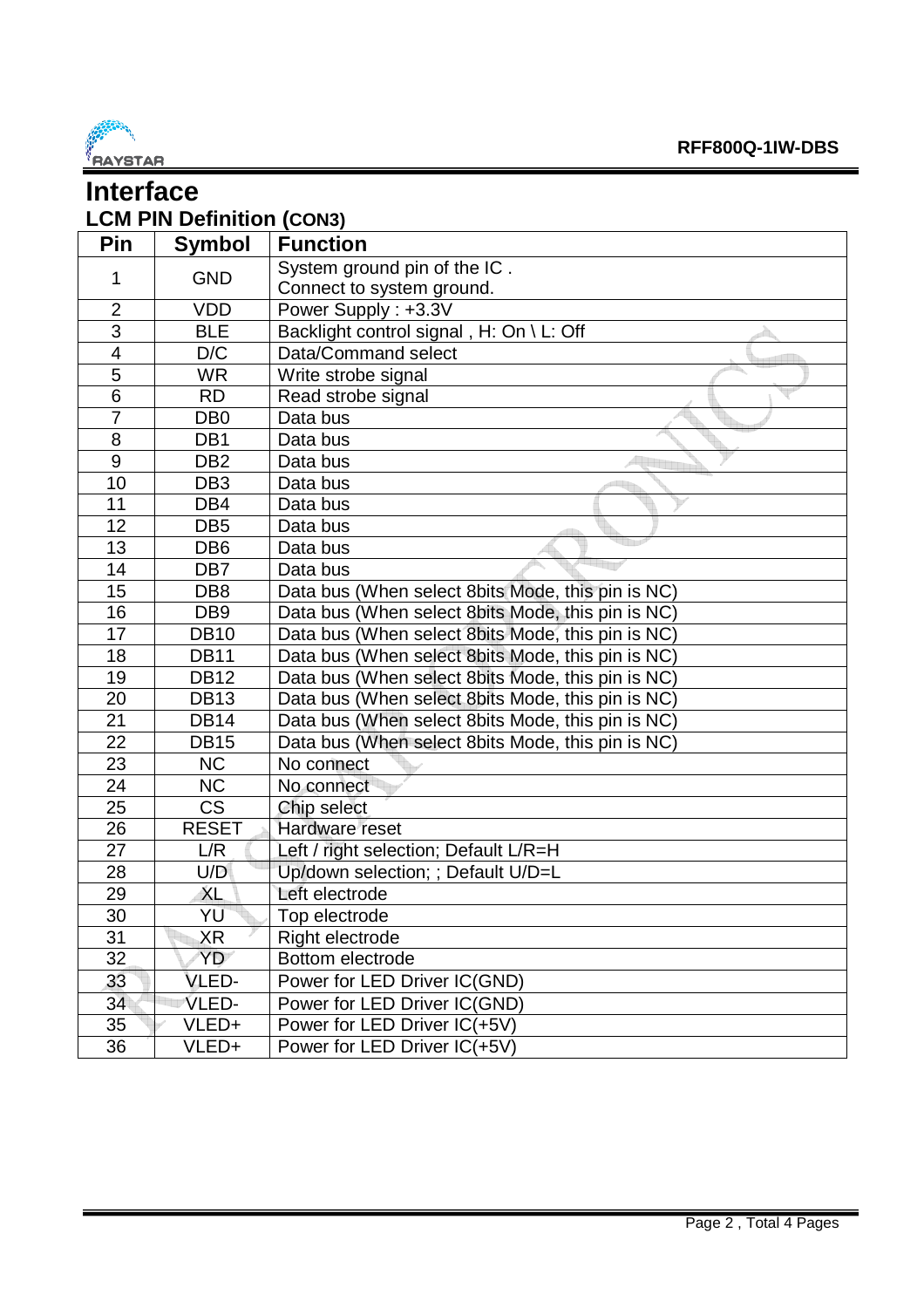

#### **RFF800Q-1IW-DBS**

# **Contour Drawing**